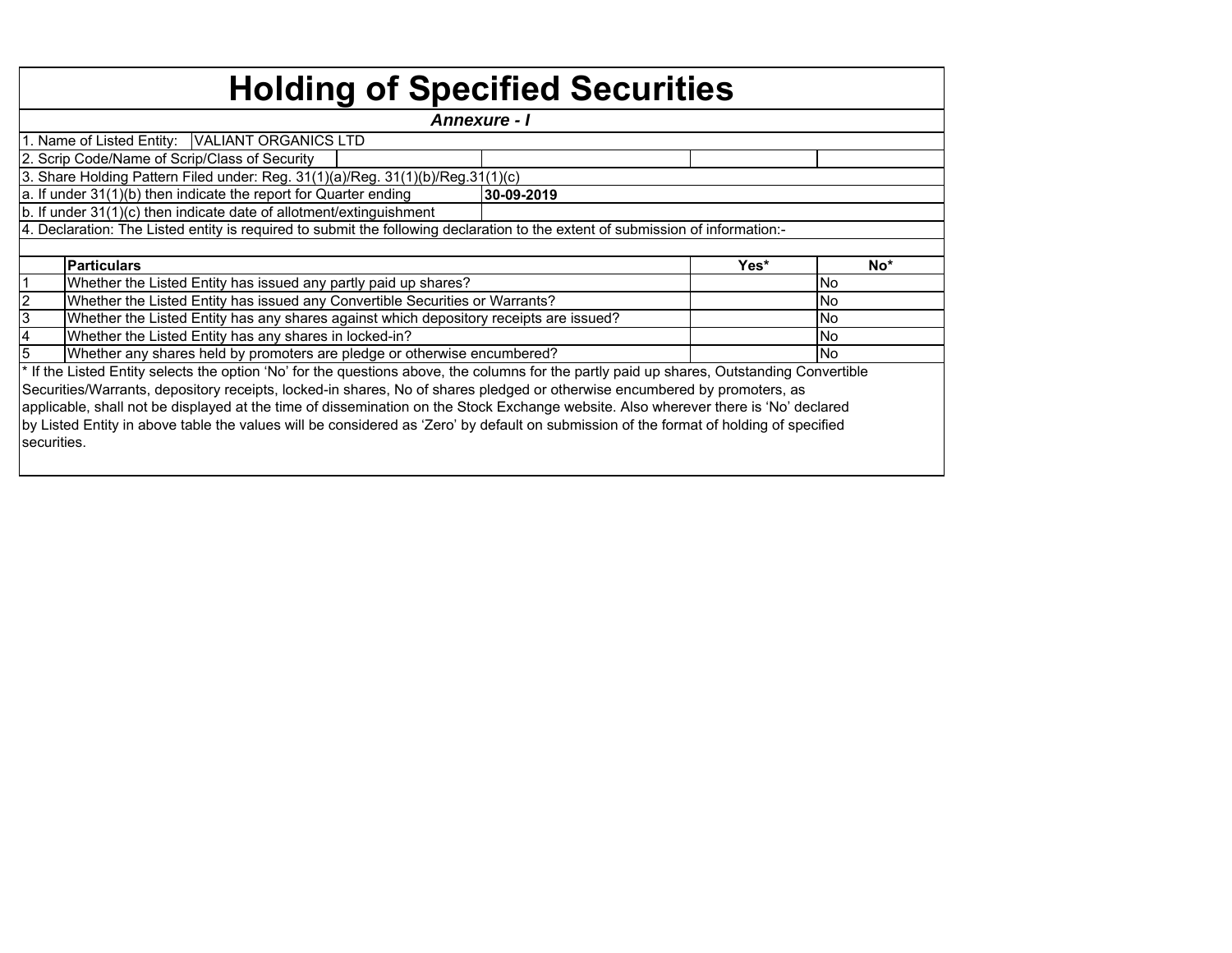|                   | Table I - SUMMARY STATEMENT HOLDING OF SPECIFIED SECURITIES |              |          |                |            |                 |                   |                     |               |                                 |              |                   |                      |                  |                  |                  |               |                  |
|-------------------|-------------------------------------------------------------|--------------|----------|----------------|------------|-----------------|-------------------|---------------------|---------------|---------------------------------|--------------|-------------------|----------------------|------------------|------------------|------------------|---------------|------------------|
| Cate              | Category of                                                 | No.s of      | No. of   | No.s of        | No. of     | Total nos.      | <b>Sharehold</b>  |                     |               | <b>Number of Votting Rights</b> |              | No. of            | <b>Shareholdin</b>   | <b>Number</b> of |                  | <b>Number of</b> |               | <b>Number of</b> |
| gory              | shareholder                                                 | <b>Share</b> | fully    | Partly         | shares     | shares          | ing               |                     |               | held in each class of           |              | Shares            |                      |                  | <b>Locked</b> in |                  | <b>Shares</b> | equity           |
| (1)               | (II)                                                        | holders      | paid up  | paid-up        | underlying | held            | as a % of         |                     |               | securities                      |              | <b>Underlyin</b>  | as a %               | shares           |                  | pledged or       |               | shares           |
|                   |                                                             | (III)        | equity   | equity         | Depository | $(VII)=$        | total             |                     |               | (IX)                            |              | g                 | assuming             | (XII)            |                  | otherwise        |               | held             |
|                   |                                                             |              | Share    | <b>Share</b>   | Receipts   | $(IV)+(V)+(VI)$ | no. of            |                     |               |                                 |              | Outstatin         | full                 |                  |                  | encumbered       |               | in               |
|                   |                                                             |              | held     | held           | (VI)       |                 | shares            |                     |               |                                 |              | g                 | conversion           |                  |                  | (XIII)           |               | dematerial       |
|                   |                                                             |              | (IV)     | (V)            |            |                 | <i>(calculate</i> | <b>No of Voting</b> |               |                                 | <b>Total</b> | convertibl        | of                   |                  |                  |                  |               |                  |
|                   |                                                             |              |          |                |            |                 | d as per          | <b>Rights</b>       |               |                                 | as a         | e                 | convertible          |                  |                  |                  |               | form             |
|                   |                                                             |              |          |                |            |                 | <b>SCRR, 195</b>  |                     |               |                                 | $%$ of       | securities        | securities(          |                  |                  |                  |               | (XIV)            |
|                   |                                                             |              |          |                |            |                 | 7)                |                     |               |                                 | $(A+B+C)$    | (including        | as a %               | No.              | As a % of        | No.              | As a %        |                  |
|                   |                                                             |              |          |                |            |                 | (VIII)            |                     |               |                                 |              | <b>Warrants</b> ) | of diluted           | (a)<br>total     |                  | (a)              | οf            |                  |
|                   |                                                             |              |          |                |            |                 | As a % of         | Class               | Class         | <b>Total</b>                    |              | (X)               | share                | shares held      |                  | total<br>shares  |               |                  |
|                   |                                                             |              |          |                |            |                 | $(A+B+C2)$        | <b>Equity</b>       | <b>Others</b> |                                 |              |                   | capital)             |                  | (b)              |                  | held          |                  |
|                   |                                                             |              |          |                |            |                 |                   |                     |               |                                 |              |                   | $(XI) = (VII) + (X)$ |                  |                  |                  | (b)           |                  |
| (A)               | <b>Promoter &amp; Promoter Group</b>                        | 21           | 5803408  |                |            | 5803408         | 47.7677           | 5803408             |               | 5803408                         | 47.7677      | $\Omega$          | 47.7677              | 732000           | 12.6133          |                  | 0.0000        | 5803408          |
|                   |                                                             |              |          |                |            |                 |                   |                     |               |                                 |              |                   |                      |                  |                  |                  |               |                  |
| $\frac{(B)}{(C)}$ | <b>Public</b>                                               | 1160         | 6345810  |                |            | 6345810         | 52.2323           | 6345810             |               | 6345810                         | 52.2323      | $\mathbf 0$       | 52.2323              |                  | 0.0000           | <b>NA</b>        | <b>NA</b>     | 6181037          |
|                   | <b>Non Promoter-Non Public</b>                              |              |          |                |            |                 |                   |                     |               |                                 | 0.0000       | $\overline{0}$    | 0.0000               |                  | 0.0000           | <b>NA</b>        | <b>NA</b>     | $^{\circ}$       |
|                   | <b>Shares underlying DRs</b>                                |              |          |                |            |                 | <b>NA</b>         | $\Omega$            |               | $\Omega$                        | 0.0000       | $\mathbf 0$       | 0.0000               |                  | 0.0000           | <b>NA</b>        | <b>NA</b>     | $\mathbf{0}$     |
| (C2)              | Shares held by Employee Trusts                              |              |          |                |            |                 |                   | $\Omega$            |               | $\Omega$                        | 0.0000       | $\mathbf 0$       | 0.0000               |                  | 0.0000           | <b>NA</b>        | <b>NA</b>     | $\mathbf{0}$     |
|                   | <b>Total</b>                                                | 1181         | 12149218 | $\overline{0}$ |            | 12149218        |                   | 12149218            |               | 12149218                        | 100.0000     | $\mathbf 0$       | 100.0000             | 732000           | 6.0251           |                  |               | 11984445         |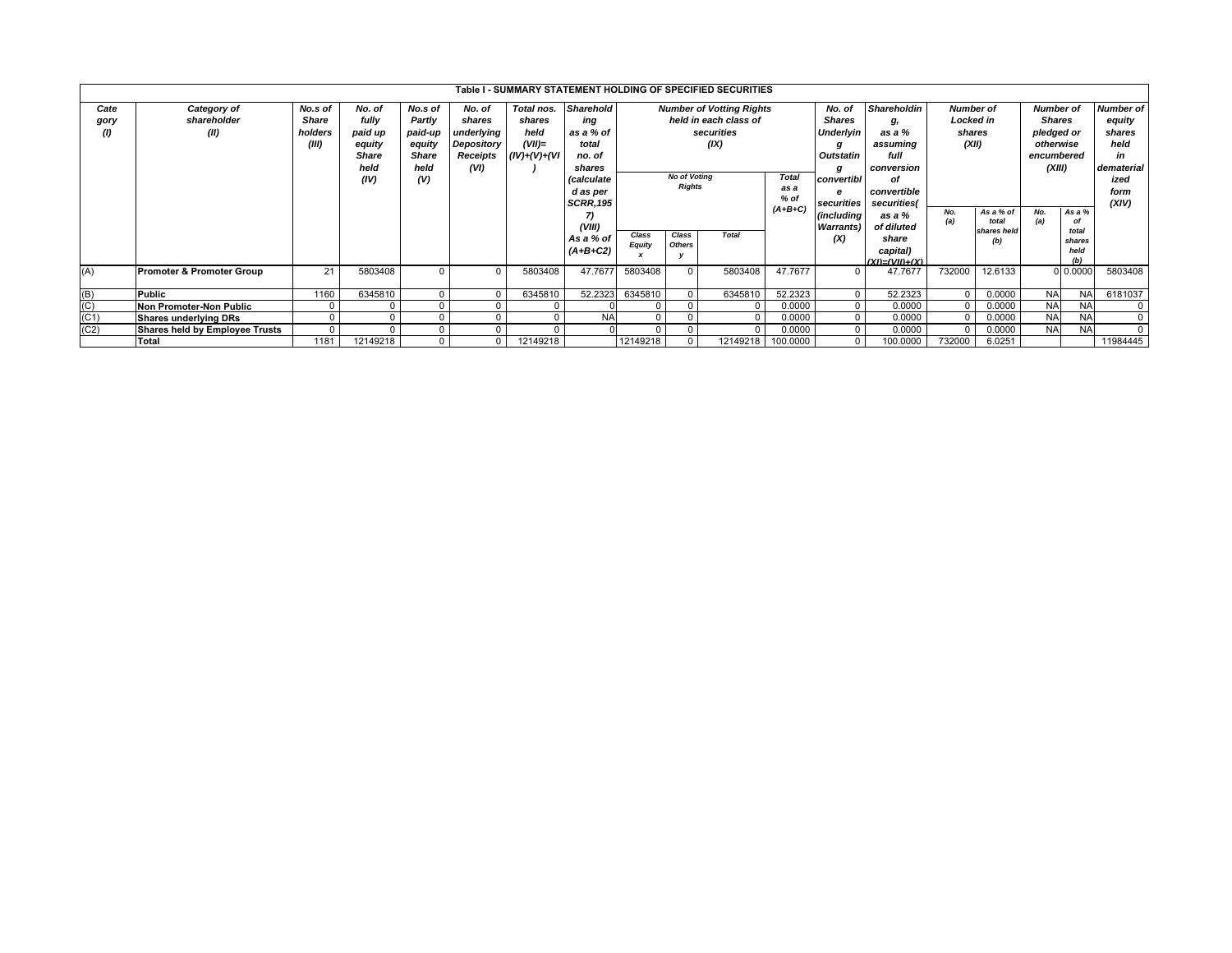|     |                                                                      |                          | Table II - STATEMENT SHOWING SHAREHOLDING PATTERN OF THE PROMOTER AND PROMOTER GROUP |                                                                      |                                                            |                                                                                |                                                              |                                                                                                         |                                                                                                                       |                 |                                           |                  |                                                                                                                                         |                                                                                                                                                       |                         |                                                                      |                                                                                                          |                             |                                                                                        |
|-----|----------------------------------------------------------------------|--------------------------|--------------------------------------------------------------------------------------|----------------------------------------------------------------------|------------------------------------------------------------|--------------------------------------------------------------------------------|--------------------------------------------------------------|---------------------------------------------------------------------------------------------------------|-----------------------------------------------------------------------------------------------------------------------|-----------------|-------------------------------------------|------------------|-----------------------------------------------------------------------------------------------------------------------------------------|-------------------------------------------------------------------------------------------------------------------------------------------------------|-------------------------|----------------------------------------------------------------------|----------------------------------------------------------------------------------------------------------|-----------------------------|----------------------------------------------------------------------------------------|
|     | Category & Name of the<br>shareholders<br>$\left( \mathbf{0}\right)$ | PAN<br>(II)              | No of<br>Share<br>holders<br>(III)                                                   | No of<br>fully<br>paid up<br>equity<br><b>Shares</b><br>held<br>(IV) | Partly<br>paid-up<br>equity<br><b>Share</b><br>held<br>(V) | No. of<br>shares<br>underlying<br><b>Depository</b><br><b>Receipts</b><br>(VI) | Total nos.<br>shares<br>held<br>$(VII)$ =<br>$(IV)+(V)+(VI)$ | <b>Shareholding</b><br>% calculated<br>as per<br><b>SCRR, 1957</b><br>As a % of<br>$(A+B+C2)$<br>(VIII) | <b>Number of Voting Rights</b><br>held in each class of<br>securities<br>(IX)<br><b>No of Voting</b><br><b>Rights</b> |                 | <b>Total</b><br>as a<br>% of<br>$(A+B+C)$ |                  | No. of<br><b>Shares</b><br><b>Underlying</b><br><b>Outstating</b><br>convertible<br>securities<br>(including<br><b>Warrants)</b><br>(X) | Shareholding,<br>as a % assuming<br>full conversion<br>of convertible<br>securities(as a<br>%<br>of diluted share<br>capital)<br>$(XI) = (VII) + (X)$ | No.                     | <b>Number of</b><br><b>Locked in</b><br>shares<br>(XII)<br>$Asa%$ of | <b>Number of</b><br><b>Shares</b><br>pledged or<br>otherwise<br>encumbered<br>(XIII)<br>As a % of<br>No. |                             | <b>Number of</b><br>equity<br>shares held<br>in<br>dematerialize<br>d<br>form<br>(XIV) |
|     |                                                                      |                          |                                                                                      |                                                                      |                                                            |                                                                                |                                                              |                                                                                                         | Class<br>Equity                                                                                                       | Class<br>Others | <b>Total</b>                              |                  |                                                                                                                                         | As a % of<br>$(A+B+C2)$                                                                                                                               | (a)                     | total<br>shares held<br>(b)                                          | (a)                                                                                                      | total<br>shares held<br>(b) |                                                                                        |
|     | 1 Indian                                                             |                          |                                                                                      |                                                                      |                                                            |                                                                                |                                                              |                                                                                                         |                                                                                                                       |                 |                                           |                  |                                                                                                                                         |                                                                                                                                                       |                         |                                                                      |                                                                                                          |                             |                                                                                        |
|     | (a) Individuals/Hindu undivided Family                               |                          |                                                                                      |                                                                      |                                                            |                                                                                |                                                              |                                                                                                         |                                                                                                                       |                 |                                           |                  |                                                                                                                                         |                                                                                                                                                       |                         |                                                                      |                                                                                                          |                             |                                                                                        |
|     | ARVIND KANJI CHHEDA                                                  | AAAPC6553G               |                                                                                      | 427738                                                               |                                                            |                                                                                | 427738                                                       | 3.5207                                                                                                  | 427738                                                                                                                |                 | 427738                                    | 3.5207           |                                                                                                                                         | 3.5207                                                                                                                                                | 204000                  | 47.692                                                               |                                                                                                          | 0.0000                      | 427738                                                                                 |
|     | <b>HETAL GOGRI GALA</b>                                              | AABPG1598G               |                                                                                      | 125000                                                               |                                                            |                                                                                | 125000                                                       | 1.0289                                                                                                  | 125000                                                                                                                |                 | 125000                                    | 1.0289           |                                                                                                                                         | 1.0289                                                                                                                                                |                         | 0.0000                                                               |                                                                                                          | 0.0000                      | 125000                                                                                 |
|     | RASHESH CHANDRAKANT GOGRI AACPG0778M                                 |                          |                                                                                      | 300                                                                  |                                                            |                                                                                | 300                                                          | 0.0025                                                                                                  | 300                                                                                                                   |                 | 300                                       | 0.0025           |                                                                                                                                         | 0.0025                                                                                                                                                |                         | 0.000                                                                |                                                                                                          | 0.0000                      | 300                                                                                    |
|     | ARTI RAJENDRA GOGRI                                                  | AACPG1553E               |                                                                                      | 917239                                                               |                                                            |                                                                                | 917239                                                       | 7.5498                                                                                                  | 917239                                                                                                                |                 | 917239                                    | 7.5498           |                                                                                                                                         | 7.5498                                                                                                                                                | 21000                   | 22.8948                                                              |                                                                                                          | 0.0000                      | 917239                                                                                 |
|     | JAYA CHANDRAKANT GOGRI                                               | AACPG2276L               |                                                                                      | 984198                                                               |                                                            |                                                                                | 984198                                                       | 8.1009                                                                                                  | 984198                                                                                                                |                 | 984198                                    | 8.1009           |                                                                                                                                         | 8.1009                                                                                                                                                |                         | 0.0000                                                               |                                                                                                          | 0.0000                      | 984198                                                                                 |
|     | CHANDRAKANT VALLABHAJI<br><b>GOGRI</b>                               | AAFPG8847C               |                                                                                      | 47397                                                                |                                                            |                                                                                | 47397                                                        | 0.390                                                                                                   | 4739                                                                                                                  |                 | 4739                                      | 0.390'           |                                                                                                                                         | 0.390 <sup>o</sup>                                                                                                                                    |                         | 0.000                                                                |                                                                                                          | 0.0000                      | 47397                                                                                  |
|     | HEMCHAND LALJI GALA                                                  | ABUPG3062D               |                                                                                      | 74928                                                                |                                                            |                                                                                | 74928                                                        | 0.6167                                                                                                  | 74928                                                                                                                 |                 | 74928                                     | 0.6167           |                                                                                                                                         | 0.6167                                                                                                                                                | 36000                   | 48.046                                                               |                                                                                                          | 0.0000                      | 74928                                                                                  |
|     | <b>MANISHA RASHESH GOGRI</b>                                         | ACHPG2007Q               |                                                                                      | 707525                                                               |                                                            |                                                                                | 707525                                                       | 5.8236                                                                                                  | 707525                                                                                                                |                 | 70752                                     | 5.8236           |                                                                                                                                         | 5.8236                                                                                                                                                | 282000                  | 39.857                                                               |                                                                                                          | 0.0000                      | 707525                                                                                 |
|     | DHANVANTI HEMCHAND GALA                                              | AFDPG1928H               |                                                                                      | 74970                                                                |                                                            |                                                                                | 74970                                                        | 0.6171                                                                                                  | 74970                                                                                                                 |                 | 74970                                     | 0.6171           | $\Omega$                                                                                                                                | 0.6171                                                                                                                                                |                         | 0.0000                                                               |                                                                                                          | 0.0000                      | 74970                                                                                  |
|     | VICKY HEMCHAND GALA<br>POOJA RENIL GOGRI                             | AFSPG2738J<br>AJFPG2475H |                                                                                      | 286930<br>28667                                                      | $\Omega$                                                   | <sup>0</sup>                                                                   | 286930<br>28667                                              | 2.3617<br>0.2360                                                                                        | 286930<br>28667                                                                                                       |                 | 286930<br>28667                           | 2.3617<br>0.2360 | $\Omega$<br>$\Omega$                                                                                                                    | 2.3617<br>0.2360                                                                                                                                      | $\Omega$                | 0.0000<br>0.0000                                                     | $\Omega$<br>$\Omega$                                                                                     | 0.0000<br>0.0000            | 286930<br>28667                                                                        |
|     | MIRIK RAJENDRA GOGRI                                                 | AJZPG2156M               |                                                                                      | 252967                                                               |                                                            |                                                                                | 252967                                                       | 2.082                                                                                                   | 252967                                                                                                                |                 | 252967                                    | 2.0822           | $\Omega$                                                                                                                                | 2.0822                                                                                                                                                |                         | 0.000                                                                |                                                                                                          | 0.0000                      | 252967                                                                                 |
|     | Total                                                                |                          | 12                                                                                   | 3927859                                                              | $\mathbf{0}$                                               | $\mathbf{0}$                                                                   | 3927859                                                      | 32.3301                                                                                                 | 3927859                                                                                                               |                 | 3927859                                   | 32.3301          | $\mathbf{0}$                                                                                                                            | 32.3301                                                                                                                                               | 732000                  | 18.6361                                                              | $\mathbf{0}$                                                                                             | 0.0000                      | 3927859                                                                                |
| (b) | <b>Central Government/State Government(s)</b>                        |                          |                                                                                      |                                                                      |                                                            |                                                                                |                                                              |                                                                                                         |                                                                                                                       |                 |                                           |                  |                                                                                                                                         |                                                                                                                                                       |                         |                                                                      |                                                                                                          |                             |                                                                                        |
|     | Total                                                                |                          | 0                                                                                    | 0<br>$\overline{\mathbf{0}}$                                         | ō                                                          | $\Omega$                                                                       | $\Omega$                                                     | 0.000<br>0.0000                                                                                         | $\Omega$                                                                                                              |                 |                                           | 0.0000<br>0.0000 | $\Omega$                                                                                                                                | 0.0000<br>0.0000                                                                                                                                      | $\mathbf{0}$            | 0.000C<br>0.0000                                                     | $\mathbf{0}$                                                                                             | 0.0000<br>0.0000            | $\Omega$                                                                               |
|     | (c) Financial Institutions/Banks                                     |                          |                                                                                      |                                                                      |                                                            |                                                                                |                                                              |                                                                                                         |                                                                                                                       |                 |                                           |                  |                                                                                                                                         |                                                                                                                                                       |                         |                                                                      |                                                                                                          |                             |                                                                                        |
|     |                                                                      |                          | $\Omega$                                                                             | $\Omega$                                                             |                                                            | $\Omega$                                                                       |                                                              | 0.0000                                                                                                  | $\Omega$                                                                                                              |                 | $\Omega$                                  | 0.0000           | b                                                                                                                                       | 0.0000                                                                                                                                                | $\overline{0}$          | 0.0000                                                               | $\Omega$                                                                                                 | 0.0000                      | ō                                                                                      |
|     | Total<br>(d) Any Other(BODIES CORPORATE)                             |                          |                                                                                      | $\overline{0}$                                                       |                                                            |                                                                                |                                                              | 0.0000                                                                                                  |                                                                                                                       |                 |                                           | 0.0000           | э                                                                                                                                       | 0.0000                                                                                                                                                | $\overline{0}$          | 0.0000                                                               |                                                                                                          | 0.0000                      | э.                                                                                     |
|     | ALCHEMIE FINANCIAL SERVICES                                          | AAACA0948C               |                                                                                      | 22164                                                                |                                                            |                                                                                | 22164                                                        | 0.1824                                                                                                  | 22164                                                                                                                 |                 | 22164                                     | 0.1824           | $\Omega$                                                                                                                                | 0.1824                                                                                                                                                |                         | 0.0000                                                               |                                                                                                          | 0.0000                      | 22164                                                                                  |
|     | LIMITED<br>AARTI CORPORATE SERVICES                                  | AAACA3485G               |                                                                                      | 40506                                                                |                                                            |                                                                                | 40506                                                        | 0.3334                                                                                                  | 40506                                                                                                                 |                 | 40506                                     | 0.3334           |                                                                                                                                         | 0.3334                                                                                                                                                |                         | 0.0000                                                               |                                                                                                          | 0.0000                      | 40506                                                                                  |
|     | <b>IMITED</b><br>DILESH ROADLINES PVT LTD                            | AAACP2139G               |                                                                                      | 1074786                                                              |                                                            |                                                                                | 1074786                                                      | 8.8465                                                                                                  | 1074786                                                                                                               |                 | 1074786                                   | 8.8465           |                                                                                                                                         | 8.8465                                                                                                                                                |                         | 0.000                                                                |                                                                                                          | 0.0000                      | 1074786                                                                                |
|     | ALABHYA TRUSTEESHIP PRIVATE AAATU9725G                               |                          |                                                                                      | 300000                                                               |                                                            |                                                                                | 300000                                                       | 2.4693                                                                                                  | 300000                                                                                                                |                 | 300000                                    | 2.4693           |                                                                                                                                         | 2.4693                                                                                                                                                |                         | 0.0000                                                               |                                                                                                          | 0.0000                      | 300000                                                                                 |
|     | LIMITED<br>DRL CARGO CARRIERS PVT LTD AADCD5520E                     |                          |                                                                                      | 50976                                                                |                                                            |                                                                                | 50976                                                        | 0.4196                                                                                                  | 50976                                                                                                                 |                 | 50976                                     | 0.4196           | $\Omega$                                                                                                                                | 0.4196                                                                                                                                                |                         | 0.000                                                                |                                                                                                          | 0.0000                      | 50976                                                                                  |
|     | <b>GLOIRE TRUSTEESHIP SERVICES</b>                                   | AADTT5410E               |                                                                                      | 306000                                                               |                                                            |                                                                                | 306000                                                       | 2.518                                                                                                   | 306000                                                                                                                |                 | 306000                                    | 2.5187           |                                                                                                                                         | 2.5187                                                                                                                                                |                         | 0.000                                                                |                                                                                                          | 0.0000                      | 306000                                                                                 |
|     | PRIVATE LIMITED                                                      |                          |                                                                                      |                                                                      |                                                            |                                                                                |                                                              |                                                                                                         |                                                                                                                       |                 |                                           |                  |                                                                                                                                         |                                                                                                                                                       |                         |                                                                      |                                                                                                          |                             |                                                                                        |
|     | SASWAT TRUSTEESHIP PRIVATE<br><b>IMITED</b>                          | AAETP1429J               |                                                                                      | 64962<br>14085                                                       | $\cap$                                                     |                                                                                | 64962                                                        | 0.5347<br>0.1159                                                                                        | 64962<br>14085                                                                                                        |                 | 64962<br>14085                            | 0.5347<br>0.1159 | $\Omega$                                                                                                                                | 0.5347<br>0 1159                                                                                                                                      |                         | 0.000C<br>0.000C                                                     | $\Omega$                                                                                                 | 0.0000<br>0.0000            | 64962<br>14085                                                                         |
|     | ALCHEMIE FINSERV PVT. LTD.<br>AAKANSHA PHARMACHEM LLP                | AALCA8688G<br>ABEFA9460F |                                                                                      | 2070                                                                 | $\Omega$                                                   | $\Omega$                                                                       | 14085<br>2070                                                | 0.0170                                                                                                  | 2070                                                                                                                  |                 | 2070                                      | 0.0170           | $\Omega$                                                                                                                                | 0.0170                                                                                                                                                | $\Omega$                | 0.0000                                                               | $\Omega$                                                                                                 | 0.0000                      | 2070                                                                                   |
|     | Total                                                                |                          | 9                                                                                    | 1875549                                                              | $\Omega$                                                   | $\mathbf{0}$                                                                   | 1875549                                                      | 15.4376                                                                                                 | 1875549                                                                                                               |                 | 1875549                                   | 15.4376          | $\mathbf{0}$                                                                                                                            | 15.4376                                                                                                                                               | $\Omega$                | 0.0000                                                               | $\Omega$                                                                                                 | 0.0000                      | 1875549                                                                                |
|     | Sub-Total (A)(1)                                                     |                          | 21                                                                                   | 5803408                                                              |                                                            | $\mathbf{0}$                                                                   | 5803408                                                      | 47.7677                                                                                                 | 5803408                                                                                                               |                 | 5803408                                   | 47.7677          | $\mathbf{0}$                                                                                                                            | 47.7677                                                                                                                                               | 732000                  | 12.6133                                                              | $\mathbf{0}$                                                                                             | 0.0000                      | 5803408                                                                                |
|     | Foreign<br>Individuals(Non-Resident Individuals/Foreign Individuals) |                          |                                                                                      |                                                                      |                                                            |                                                                                |                                                              |                                                                                                         |                                                                                                                       |                 |                                           |                  |                                                                                                                                         |                                                                                                                                                       |                         |                                                                      |                                                                                                          |                             |                                                                                        |
| (a) |                                                                      |                          |                                                                                      | $\overline{0}$                                                       |                                                            |                                                                                |                                                              | 0.0000                                                                                                  | $\Omega$                                                                                                              |                 | $\Omega$                                  | 0.0000           | $\Omega$                                                                                                                                | 0.0000                                                                                                                                                | $\overline{0}$          | 0.0000                                                               | $\Omega$                                                                                                 | 0.0000                      | $\Omega$                                                                               |
|     | Total                                                                |                          | $\overline{\mathbf{0}}$                                                              | $\overline{\mathbf{0}}$                                              | э                                                          | $\mathbf{0}$                                                                   | $\Omega$                                                     | 0.0000                                                                                                  | $\Omega$                                                                                                              |                 | $\mathbf{0}$                              | 0.0000           | $\mathbf{0}$                                                                                                                            | 0.0000                                                                                                                                                | $\overline{\mathbf{0}}$ | 0.0000                                                               | $\overline{0}$                                                                                           | 0.0000                      | $\Omega$                                                                               |
|     | (b) Government                                                       |                          | $\Omega$                                                                             |                                                                      |                                                            |                                                                                |                                                              |                                                                                                         |                                                                                                                       |                 |                                           |                  | $\Omega$                                                                                                                                |                                                                                                                                                       | $\Omega$                |                                                                      |                                                                                                          |                             |                                                                                        |
|     | Total                                                                |                          | 0                                                                                    | 0<br>$\overline{0}$                                                  | $\mathbf{0}$                                               | $\mathbf{0}$                                                                   | ٥I                                                           | 0.0000<br>0.0000                                                                                        | $\Omega$<br>0                                                                                                         |                 | ٥I                                        | 0.0000<br>0.0000 | $\mathbf{0}$                                                                                                                            | 0.0000<br>0.0000                                                                                                                                      | $\mathbf{r}$            | 0.000C<br>0.0000                                                     | 0                                                                                                        | 0.0000<br>0.0000            |                                                                                        |
|     | (c) Institutions                                                     |                          |                                                                                      |                                                                      |                                                            |                                                                                |                                                              |                                                                                                         |                                                                                                                       |                 |                                           |                  |                                                                                                                                         |                                                                                                                                                       |                         |                                                                      |                                                                                                          |                             |                                                                                        |
|     |                                                                      |                          | $\Omega$                                                                             | $\Omega$                                                             | $\Omega$                                                   | $\Omega$                                                                       |                                                              | 0.0000                                                                                                  | $\Omega$                                                                                                              |                 | $\Omega$                                  | 0.0000           | $\Omega$                                                                                                                                | 0.0000                                                                                                                                                | $\Omega$                | 0.000C                                                               | $\Omega$                                                                                                 | 0.0000                      | $\Omega$                                                                               |
|     | Total<br>(d) Foreign Portfolio Investor                              |                          | $\mathbf{0}$                                                                         | $\mathbf{0}$                                                         | $\mathbf{0}$                                               | $\mathbf{0}$                                                                   | $\mathbf{0}$                                                 | 0.0000                                                                                                  | $\mathbf{0}$                                                                                                          |                 | $\mathbf{0}$                              | 0.0000           | $\mathbf 0$                                                                                                                             | 0.0000                                                                                                                                                | $\Omega$                | 0.0000                                                               | $\mathbf{0}$                                                                                             | 0.0000                      | $\Omega$                                                                               |
|     |                                                                      |                          | 0                                                                                    | 0                                                                    | $\Omega$                                                   | $\overline{0}$                                                                 |                                                              | 0.0000                                                                                                  | $\overline{0}$                                                                                                        |                 |                                           | 0.0000           | $\overline{0}$                                                                                                                          | 0.0000                                                                                                                                                | $\overline{0}$          | 0.0000                                                               | $\Omega$                                                                                                 | 0.0000                      | $\mathbf 0$                                                                            |
|     | Tota                                                                 |                          |                                                                                      | $\mathbf{0}$                                                         | $\mathbf{0}$                                               |                                                                                |                                                              | 0.0000                                                                                                  | 0                                                                                                                     |                 |                                           | 0.0000           |                                                                                                                                         | 0.0000                                                                                                                                                |                         | 0.0000                                                               | $\mathbf 0$                                                                                              | 0.0000                      |                                                                                        |
|     | Sub-Total (A)(2)                                                     |                          | $\mathbf{0}$                                                                         | $\Omega$                                                             | ō                                                          |                                                                                |                                                              | 0.0000                                                                                                  | $\mathbf{r}$                                                                                                          |                 |                                           | 0.0000           | $\Omega$                                                                                                                                | 0.0000                                                                                                                                                | $\Omega$                | 0.0000                                                               | $\mathbf{0}$                                                                                             | 0.0000                      |                                                                                        |
|     | <b>Total Shareholding of Promoter</b><br>and Promoter Group (A) =    |                          | 21                                                                                   | 5803408                                                              |                                                            |                                                                                | 5803408                                                      | 47.7677                                                                                                 | 5803408                                                                                                               |                 | 5803408                                   | 47.7677          |                                                                                                                                         | 47.7677                                                                                                                                               | 732000                  | 12.6133                                                              |                                                                                                          | 0.0000                      | 5803408                                                                                |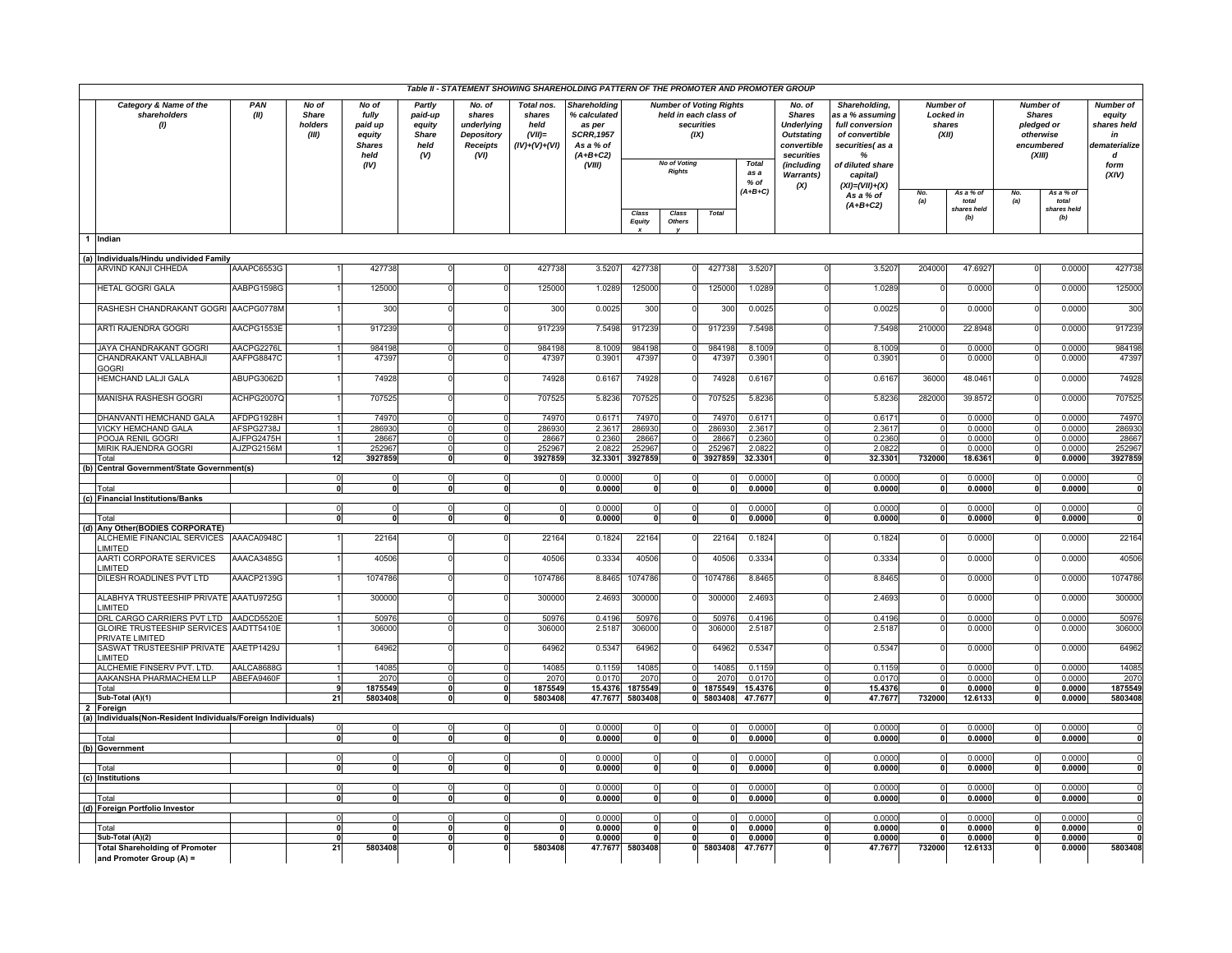|                                                                 | $(A)(1)+(A)(2)$                                                                                                                                                                                                |  |  |  |  |  |  |  |  |  |  |  |  |  |  |  |  |
|-----------------------------------------------------------------|----------------------------------------------------------------------------------------------------------------------------------------------------------------------------------------------------------------|--|--|--|--|--|--|--|--|--|--|--|--|--|--|--|--|
|                                                                 | Details of Shares which remain unclaimed may be given hear along with details such as number of shareholders, outstanding shares held in demat/unclaimed suspense account, voting rights which are frozen etc. |  |  |  |  |  |  |  |  |  |  |  |  |  |  |  |  |
|                                                                 | Note:                                                                                                                                                                                                          |  |  |  |  |  |  |  |  |  |  |  |  |  |  |  |  |
| (1) PAN would not be displayed on website of Stock Exchange(s). |                                                                                                                                                                                                                |  |  |  |  |  |  |  |  |  |  |  |  |  |  |  |  |
|                                                                 | (2) The term "Encumbrance" has the same meaning as assigned under regulation 28(3) of SEBI (Substantial Acquisition of Shares and Takeovers) Regulations, 2011.                                                |  |  |  |  |  |  |  |  |  |  |  |  |  |  |  |  |
|                                                                 |                                                                                                                                                                                                                |  |  |  |  |  |  |  |  |  |  |  |  |  |  |  |  |
|                                                                 |                                                                                                                                                                                                                |  |  |  |  |  |  |  |  |  |  |  |  |  |  |  |  |
|                                                                 |                                                                                                                                                                                                                |  |  |  |  |  |  |  |  |  |  |  |  |  |  |  |  |